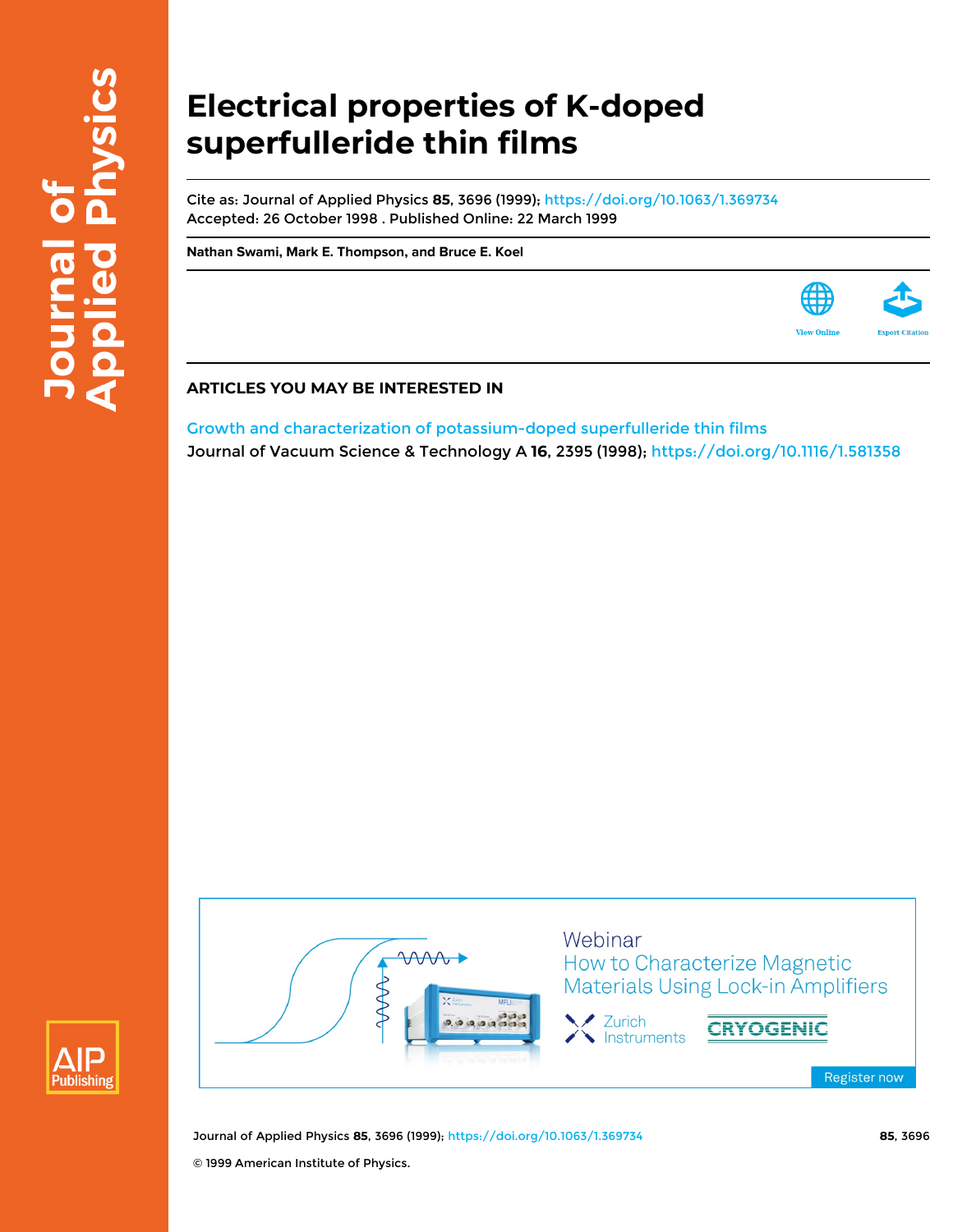# **Electrical properties of K-doped superfulleride thin films**

Nathan Swami, Mark E. Thompson, and Bruce E. Koel<sup>a)</sup>

*Department of Chemistry and Department of Materials Science, University of Southern California, Los Angeles, California 90089-0482*

(Received 24 August 1998; accepted for publication 26 October 1998)

K-doped superfulleride films ( $K_xC_{60}$ ,  $x>6$ ) of an average homogeneous composition of  $K_{11\pm0.3}C_{60}$ and a strong [111] texture were prepared by depositing  $C_{60}$  on K multilayers at 200 K, in a proportion such that  $K: C_{60} > 12:1$ , and then annealing these layers to 300 K. This  $K_{11}C_{60}$ superfulleride film was doped with  $C_{60}$  to form another superfulleride phase of average composition  $K_8C_{60}$  and then doped further with  $C_{60}$  to form homogeneous  $K_6C_{60}$  and  $K_3C_{60}$  fulleride phases. The electrical properties of these superfulleride films are compared to those of alkali metal fulleride and alkaline earth metal fulleride films. The doping-resistivity profile showed a resistivity minimum,  $\rho_{\rm min1}$ =4.0×10<sup>-3</sup>  $\Omega$  cm due to the half filled  $t_{1u}$  band in K<sub>3</sub>C<sub>60</sub> and another dip in resistivity to  $9.5 \times 10^{-3}$   $\Omega$  cm at higher K-doping levels of K<sub>11</sub>C<sub>60</sub>, presumably due to the unfilled  $t_{1g}$  band, as in the alkaline earth metal fullerides. The resistivity of the  $K_3C_{60}$  and  $K_{11}C_{60}$  films showed only minimal variations with film thickness, probably because the films prepared in this study had large grain sizes, and hence, resistivity was invariant with film thickness. The temperature dependence of the resistivity for 300 Å films of  $K_3C_{60}$ ,  $K_8C_{60}$ , and  $K_{11}C_{60}$  was also studied in the 200–350 K temperature range.  $K_{11}C_{60}$  films showed a metallic behavior like  $K_{3}C_{60}$  films, while conduction in  $K_8C_{60}$  films exhibited an activated behavior that could be described by a granular metal model for resistivity in the dielectric region. © *1999 American Institute of Physics.*  $[50021-8979(99)05403-1]$ 

#### **I. INTRODUCTION**

The electrical properties of thin films of  $C_{60}$ , K-doped fullerides  $(K_xC_{60}, \quad 0 < x < 6),^{2-6}$  and  $C_{60}$ -polymer  $composites<sup>7</sup>$  have been of great interest, and applications as transistors,<sup>8</sup> rectifying diodes,<sup>9</sup> and  $C_{60}$ -polymer heterojunctions<sup>7</sup> have been proposed. The synthesis of K-doped superfulleride phases  $(K_x C_{60}, x>6)^{10-\tilde{13}}$  presents a new class of materials with potentially interesting electrical properties.<sup>14</sup> Thin films (from a few monolayers to 300 Å thick films) have been grown on Au(110),  $^{10,13}$  Rh $(111)^{11,12}$ and inert substrates<sup>14</sup> by low temperature deposition of  $C_{60}$ on K multilayers. The occupation of the  $t_{1g}$  state for the superfulleride films was confirmed by ultraviolet (UV) photoemission spectroscopy<sup>10–13</sup> and from bleaching of the  $h_u$  $\rightarrow t_{1g}$  transition in UV–visible absorption spectra.<sup>14</sup> The objective of the current study is to present measurements of electrical properties of thin films of K-doped superfullerides and compare them to those of K-doped fullerides.

#### **II. EXPERIMENTAL METHODS**

The experimental apparatus and methods used in the preparation and characterization of the superfulleride thin films have been described in a previous publication.<sup>14</sup> A high vacuum chamber with  $P=5\times10^{-7}$  Torr was used for the growth of the fulleride and superfulleride films. *In situ* characterization of these films was performed by electrical resistivity measurements and UV–visible absorption spectra, while *ex situ* x-ray diffraction (XRD) was used to characterize the crystal structure and grain size of the films. The substrate for all the depositions was single crystal quartz with four 1000 Å silver pads utilized in four point resistivity measurements. Deposition rates were determined by a quartz crystal microbalance and film thicknesses were calibrated by ellipsometry. Potassium from a SAES getter was deposited on the substrate maintained at 200 K or lower, followed by  $C_{60}$  (MER Corp., 99.5% pure) deposition, in a proportion such that  $K:C_{60} > 12:1$  on an atom basis. The high conductivity of metallic potassium ( $\rho \ll 10^{-3} \Omega$  cm)was the major component of electrical measurements after  $C_{60}$  deposition at  $T$ <200 K, but on annealing to 300 K for about 2 h the resistivity of the film gradually increased to about  $10^{-2} - 10^{-3}$   $\Omega$  cm, suggesting the interdiffusion of K and C<sub>60</sub> to form fulleride and superfulleride compounds along with desorption of excess potassium from the surface. This picture is based on photoemission studies of  $C_{60}$  deposition on K multilayer at 100 K, which suggest that the threedimensional K film spreads evenly over the substrate on  $C_{60}$ deposition<sup>13</sup> and interdiffuses with  $C_{60}$  to form superfulleride phases.11–13 At low temperatures, excess potassium could form a continuous film on the substrate and cause a low resistivity, but annealing to 300 K should desorb metallic potassium, and hence, the resistivity values reported here are assumed to be solely due to the fulleride or superfulleride phases.

## **III. RESULTS AND DISCUSSION**

Figure 1 shows resistivity measurements obtained upon deposition of  $C_{60}$  on a 170 Å K film at 200 K, followed by annealing to 300 K. We note that the fulleride phases are formed in the opposite sequence from those obtained by de-

Electronic mail: koel@chem.1.usc.edu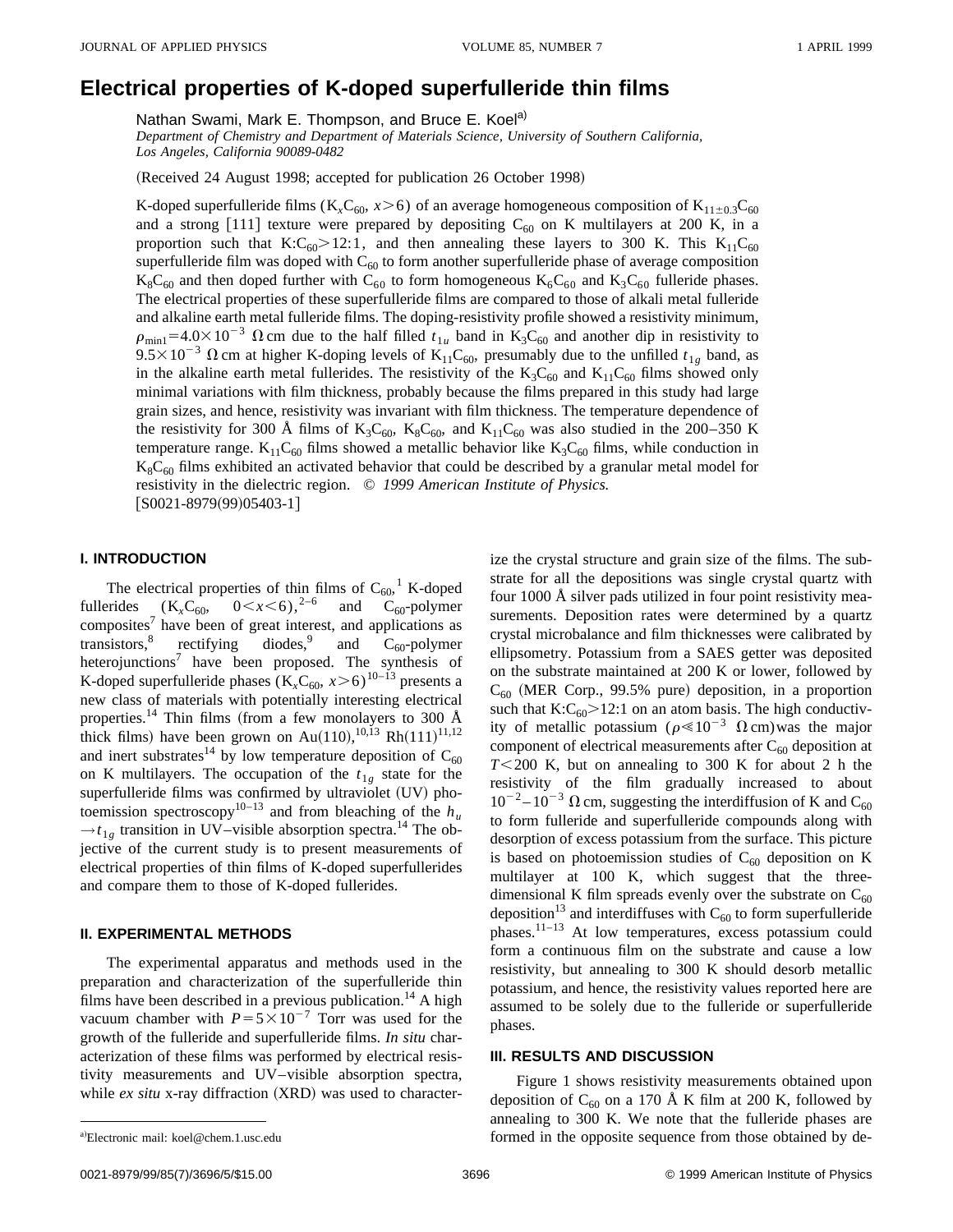

 $C_{60}$  deposition and annealing on a 170 Å K film

FIG. 1. Doping-resistivity profile for K-doped superfulleride and fulleride phases. The  $K_{11}C_{60}$  film was formed by  $C_{60}$  deposition on K-multilayers (approximately 170 Å) at 200 K followed by annealing to 300 K until the resistance stabilized. All other points were generated by  $C_{60}$  deposition on the  $K_{11}C_{60}$  film at 200 K followed by annealing to 300 K for points between  $K_{11}C_{60}$  and  $K_{6}C_{60}$  and annealing to 500 K for points after the  $K_{6}C_{60}$  phase.

positing K on polycrystalline  $C_{60}$  films, as has been performed by earlier researchers. $2-6$  The horizontal distance in Fig. 1 between the resistivity minimum at  $4 \times 10^{-3}$   $\Omega$  cm corresponding to 380 Å  $K_3C_{60}$  and the resistivity maximum at  $95\times10^{-3}$   $\Omega$  cm corresponding to 190 Å K<sub>6</sub>C<sub>60</sub> was used to assign an average stoichiometry to the  $K<sub>x</sub>C<sub>60</sub>$  phases as indicated by the dotted lines at  $K_9C_{60}$  and  $K_{12}C_{60}$ . In this assignment, the change in lattice parameter on formation of the fulleride phases is assumed to be minimal in comparison to the  $C_{60}$  lattice parameter.<sup>15</sup> The error bars are estimated from measurements using independent techniques for resistivity and  $C_{60}$  film thickness (ellipsometry), and hence, represent maximum possible errors. A film of 100 Å  $C_{60}$  deposited on a 170 Å K film at 200 K yielded a superfulleride phase with an average composition of  $K_{11\pm0.3}C_{60}$  (henceforth referred to as  $K_{11}C_{60}$  after annealing to 300 K. This superfulleride phase was subsequently doped by  $C_{60}$  deposition at 200 K, followed by annealing to  $500$  K (over a two hour period) to successively form fulleride phases  $K_6C_{60}$  and  $K_3C_{60}$ .

The resistivity of  $K_3C_{60}$  films prepared by the above method with a thickness of 380 Å was  $4\times10^{-3}$   $\Omega$  cm and this compares well with that observed for  $[111]$ -oriented (also called textured)  $K_3C_{60}$  films.<sup>2–4</sup> This suggests that the method followed in the current study for the growth of superfulleride and fulleride phases probably results in films of homogeneous composition. In addition, UV–visible absorption spectra<sup>14</sup> of the phases assigned to  $K_3C_{60}$  and  $K_6C_{60}$  in Fig. 1 match those for films composed entirely of  $K_3C_{60}$  and  $K_6C_{60}$ , respectively, where the composition was determined by Rutherford backscattering (RBS).<sup>16</sup> Furthermore, it has been suggested that low temperature film doping produces ''metastable'' homogeneous compositions based on resistivity measurements of fullerides.<sup>15</sup> Also based on the narrow widths of the features in photoemission spectra and C(1*s*) x-ray absorption spectra  $(XAS)$ , <sup>13</sup> it was concluded that a uniform charge state was reached for the superfulleride films prepared by low temperature deposition of  $C_{60}$  on K multilayers (as done in the current study). All these previous interpretations support the assignment of the superfulleride film in Fig. 1 to a single homogeneous phase that may be continuously doped with  $C_{60}$  to form relatively homogeneous phases of lower superfullerides and fullerides.

In Fig. 1, there is one resistivity minimum  $\rho_{min1}$ =4.0  $\times 10^{-3}$   $\Omega$  cm assigned to a 380 Å film of K<sub>3</sub>C<sub>60</sub> and another dip in resistivity to  $9.5 \times 10^{-3}$   $\Omega$  cm at higher K-doping levels than  $K_6C_{60}$ , which is assigned to a 100 Å film of  $K_{11}C_{60}$ . Only one resistivity maximum is observed at  $\rho_{\text{max}}=95.0$  $\times 10^{-3}$   $\Omega$  cm corresponding to a 190 Å film of K<sub>6</sub>C<sub>60</sub>. The presence of two dips in resistivity, one due to the half filled  $t_{1u}$  band in  $K_3C_{60}$  and the other presumably due to the unfilled  $t_{1g}$  band in  $K_{11}C_{60}$ , with a resistivity maximum in between due to the filled  $t_{1u}$  band in  $K_6C_{60}$  is quite similar to the resistivity profile for alkaline earth doped fullerides.<sup>17,18</sup> While the resistivity values for  $K_3C_{60}$  films are much lower than those for alkaline earth fullerides with a half filled  $t_{1u}$ band, the resistivity due to the unfilled  $t_{1g}$  band in  $K_{11}C_{60}$  is comparable to that for the alkaline earth fullerides  $Sr<sub>5</sub>C<sub>60</sub>$  $(\rho_{\rm min2} = 1.1 \times 10^{-2} \Omega \text{ cm}, \text{Ca}_5\text{C}_{60} (\rho_{\rm min2} = 6.0 \times 10^{-3} \Omega \text{ cm}),$ and Ba<sub>5</sub>C<sub>60</sub> ( $\rho_{\text{min2}}$ =3.0×10<sup>-3</sup>  $\Omega$  cm). If the bonding in these phases were purely ionic, then at  $\rho_{\rm min2}$  for the alkaline fulleride phases, 10 electrons are transferred to each  $C_{60}$  molecule. For the superfulleride phase  $K_{11}C_{60}$  prepared in this study, 11 electrons are transferred to each  $C_{60}$  molecule, if the bonding is purely ionic. However, for alkaline earth fullerides hybridization between  $t_{1g}$  bands of  $C_{60}$  and 4*s* bands of the alkaline earth dopants has been suggested.<sup>19</sup> In view of the similarities discussed above, it is likely that hybridization also should occur in superfullerides and  $K_{11}C_{60}$  would have less than 11 electrons transferred per  $C_{60}$  molecule, such that it exhibits a high electrical conductivity similar to  $K_3C_{60}$ . For the case of the alkaline earth fullerides, a second resistivity maximum  $\rho_{\text{max2}}$  was observed for  $\text{Sr}_x\text{C}_{60}$  and  $\text{Ca}_x\text{C}_{60}$  at *x*  $=6.6$  and 7.1, respectively, but not for  $Ba<sub>x</sub>C<sub>60</sub>$  (much like the case for K-doped superfullerides studied here). From the photoemission and C(1*s*) XAS spectra of superfulleride films, $13$  it was determined that even at maximum charge transfer, the  $t_{1g}$  band was not completely filled. Possible reasons for incomplete filling of the  $t_{1g}$  band have been discussed in the literature.<sup>13,20</sup> Upon C<sub>60</sub> doping of  $K_{11}C_{60}$ , we find that resistivity rises, but plateaus out much before the formation of the characteristic cusp for  $K_6C_{60}$ . Because the UV–visible absorption spectra of  $K<sub>x</sub>C<sub>60</sub>$  ( $x \sim 8$ ), where the plateauing begins, shows features corresponding to filling of the  $t_{1g}$  band, which differs from  $K_6C_{60}$  (discussed later), we label this composition as a different phase.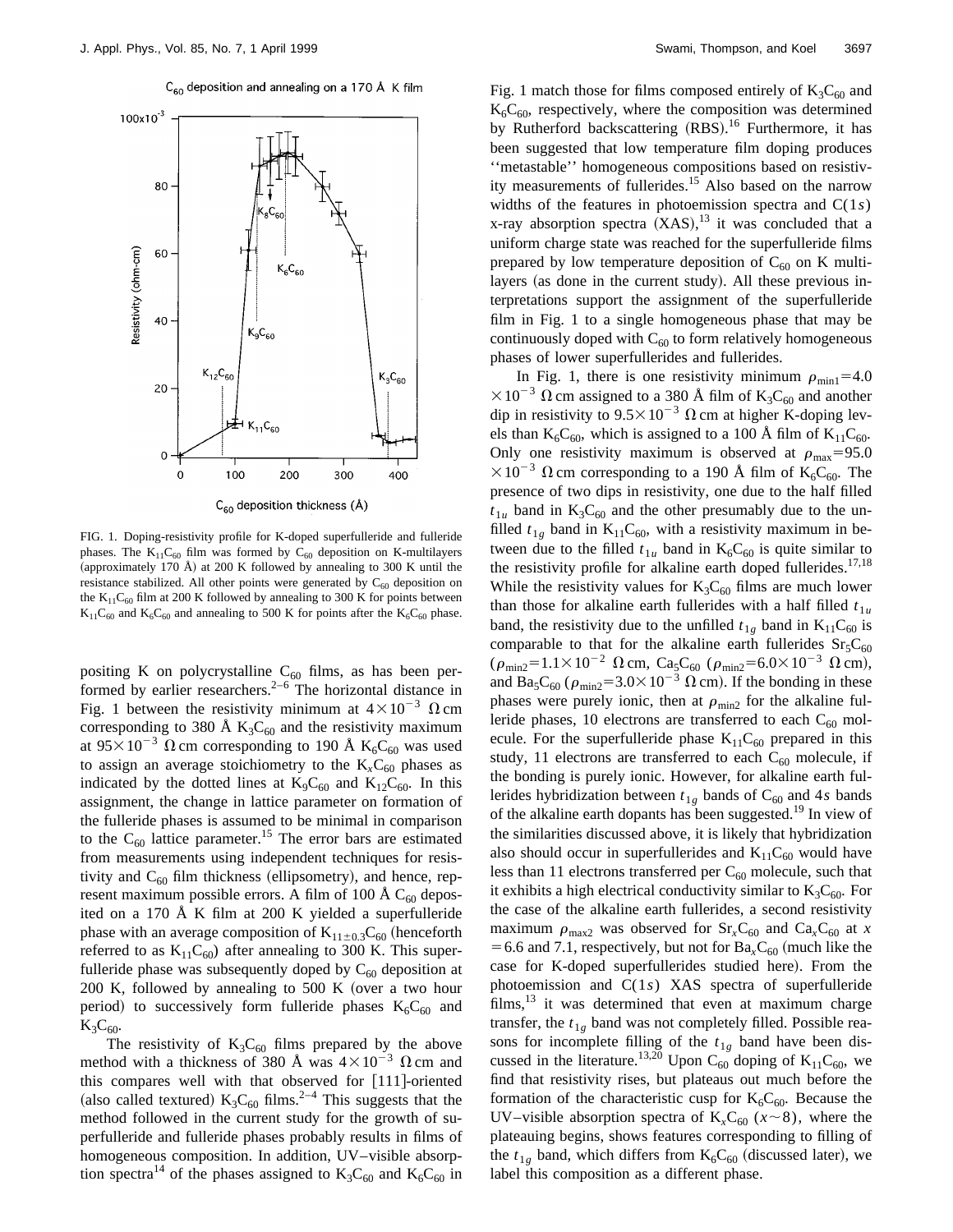

Figure 2 shows a comparison of the UV–visible absorption spectra for 300 Å films of  $K_6C_{60}$ ,  $K_8C_{60}$ , and  $K_{11}C_{60}$ . The peak at 460 nm for both the superfulleride phases is narrowed and blue-shifted in comparison to  $K_6C_{60}$ . This probably occurs because the peak arising from  $h_u \rightarrow t_{1g}$  transitions is bleached for superfullerides upon filling of the  $t_{1g}$  band, as has been argued for the bleaching of the peak arising from  $g_g + h_g \rightarrow t_{1u}$  transitions for fullerides on filling of the  $t_{1u}$  band.<sup>16</sup> The bleaching of  $h_u \rightarrow t_{1g}$  transitions is readily visible in the difference spectra of the superfullerides from  $K_6C_{60}$  films, as shown in the inset of Fig. 2. A negative peak is seen at about  $530$  nm  $(2.35 \text{ eV})$  that is consistent with the energy band assignment for this transition from photoemission spectra of superfullerides.<sup>13</sup> Prolonged annealing of 300 Å-thick  $K_8C_{60}$  and  $K_{11}C_{60}$  films to *T*  $>$ 325 K causes conversion of these phases to K<sub>6</sub>C<sub>60</sub>, as determined from UV–visible absorption spectra and resistivity measurements. The  $K_8C_{60}$  phase could not be obtained by annealing  $K_{11}C_{60}$  films because it is converted directly to  $K_6C_{60}$ . Hence, we suggest that the desorption of potassium multilayers drives the decomposition of the metastable superfulleride phases to the more stable  $K_6C_{60}$  phase as follows:

$$
K_{8}C_{60(s)}/K_{11}C_{60(s)} \xrightarrow{325-350 \text{ K}} K_{6}C_{60(s)}+K_{(g)}.
$$
 (1)

Figure 3 shows a comparison of the x-ray diffraction (XRD) results for polycrystalline C<sub>60</sub>, [111]-textured C<sub>60</sub>, and  $K_{11}C_{60}$  films. The polycrystalline  $C_{60}$  film was grown by

FIG. 3. XRD scan of 300 Å of randomly oriented polycrystalline  $C_{60}$ . [111]textured  $C_{60}$ , and  $K_{11}C_{60}$  films. The *ex situ* XRD of the  $K_{11}C_{60}$  film was obtained after exposing the superfulleride film to the ambient atmosphere.

depositing  $C_{60}$  on a quartz substrate at room temperature. Figure 3 shows face-centered-cubic (fcc) polycrystalline peaks of  $C_{60}$  with a lattice parameter of 14.2 Å and a grain size of about 80 Å. The growth of textured  $C_{60}$  films may be accomplished by many methods.<sup>5,21,22</sup> A typical XRD pattern of [111]-textured  $C_{60}$  films grown on a H-terminated Si(111) substrate using the method described by Hebard  $et al.<sup>21</sup>$  is also shown in Fig. 3. The grain size for this case is close to 1000 Å and the absence of reflections from the  $(200)$ ,  $(220)$ ,  $(311)$ ,  $(400)$ , and  $(420)$  planes shows the textured  $[111]$  orientation of the film. The topmost spectrum in Fig. 3 shows the XRD pattern of a 300 Å- $K_{11}C_{60}$  film, that was exposed to atmospheric pressure for *ex situ* XRD measurements following the growth and *in situ* characterization described above. K-doped  $C_{60}$  compounds are known to be extremely air sensitive<sup>23–25</sup> and easily form potassium oxides<sup>23</sup> or carbonates $^{25}$  upon exposure to water vapor or oxygen by the diffusion of potassium out of the  $C_{60}$  lattice. The topmost spectrum of Fig. 3 has sharp peaks at positions expected for reflections from  $C_{60}$  fcc planes. However, a noisy background probably arising from potassium oxides is also seen. If the  $K_{11}C_{60}$  lattice in the bulk of the film is intact following diffusion of potassium out of the lattice near the surface to form an oxide layer, then the XRD spectrum in Fig. 3 is relevant to the structure of the  $K_{11}C_{60}$  films. The XRD of the  $K_{11}C_{60}$  film shows a fcc structure with a lattice parameter of about 14.8 Å, slightly larger than that of pristine  $C_{60}$ . The grain size of these films is about 425 Å, which is larger than the grain size of 80 Å seen for polycrystalline  $C_{60}$  films and comparable to the grain size of 1000 Å seen for textured  $C_{60}$ films. The  $K_{11}C_{60}$  films in Fig. 3 are characterized by weak intensities for reflections from  $(200)$ ,  $(220)$ ,  $(311)$ , and  $(400)$ planes, compared to that from the  $(111)$  plane, and so show a high [111]-texture. Thus, the  $K_xC_{60}$  films grown by the



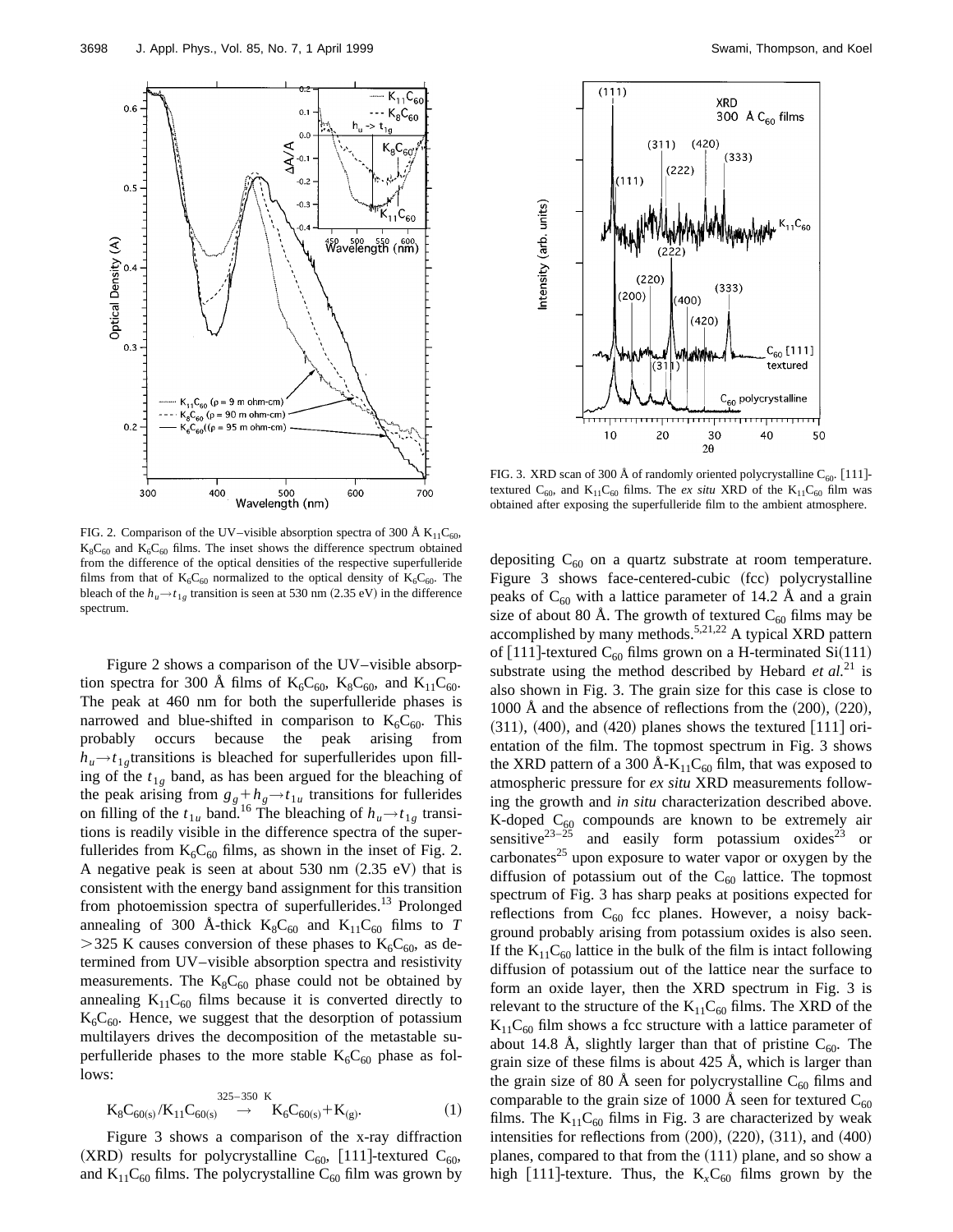

FIG. 4. Variation of resistivity for  $K_3C_{60}$  and  $K_{11}C_{60}$  films with film thickness and the variation of grain size for  $K_{11}C_{60}$  films with film thickness.

method described in this study result in textured films with relatively large grain size. Previously, Hebard *et al.*<sup>5</sup> obtained [111]-textured  $K_3C_{60}$  and  $K_6C_{60}$  films with large grain size by annealing K and  $C_{60}$  films deposited at 300 K to temperatures just below the decomposition temperature of the respective phases. The method used in the current study is similar, since K and  $C_{60}$  films are both deposited at low temperatures  $(200 \text{ K})$  and then annealed to 300 K, which is just below the decomposition temperature of the superfullerides. Growth of textured films with large grain size is important in view of potential applications, particularly since wide variations in the electrical properties of fulleride films of the same composition<sup>3</sup> were attributed to variations in texture, grain size, and thickness that arise from the different preparation procedures followed.26



FIG. 5. Temperature dependence of resistivity ( $\rho$ ) for 300 Å K<sub>3</sub>C<sub>60</sub>, K<sub>8</sub>C<sub>60</sub>, and K<sub>11</sub>C<sub>60</sub> films plotted as  $log(\rho)$  vs (1000/*T*) showing the metallic behavior of  $K_3C_{60}$  and  $K_{11}C_{60}$  films and the activated behavior of  $K_8C_{60}$  films.

The polycrystalline  $K_3C_{60}$  films of Kochanski *et al.*<sup>2</sup> prepared by depositing K on  $C_{60}$  films at room temperature show a large drop in resistivity for an increase in film thickness. These variations were attributed to impurity scattering<sup>6</sup> or grain size effects. $^{2}$  Because the thickness of the films utilized in Fig. 1 vary from 100 to 380 Å, it is necessary to demonstrate that the variations in resistivity were due to phase changes and not due to changes in film thickness. Figure 4 shows measurements of the resistivity of  $K_3C_{60}$  and  $K_{11}C_{60}$  films and grain size of the  $K_{11}C_{60}$  films for 50–300 Å



FIG. 6. Granular metal model of resistivity applied to 300 Å of the superfulleride films:  $log(\rho)$  vs  $T^{-1/2}$  plotted for (a)  $K_8C_{60}$  and (b)  $K_{11}C_{60}$  films.